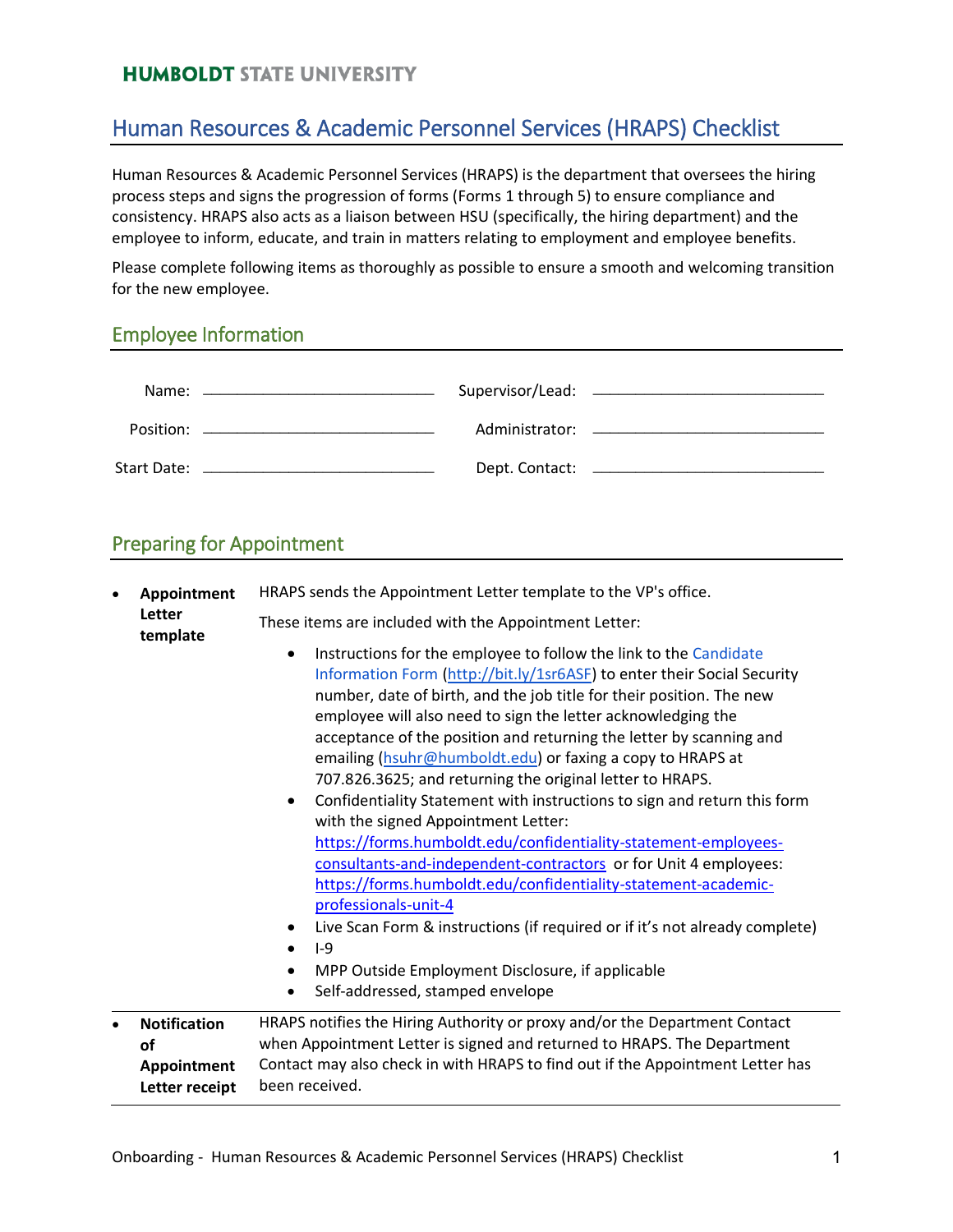#### **HUMBOLDT STATE UNIVERSITY**

|                                | If the Appointment Letter has not been returned within the expected<br>timeframe, the Department Contact should consult with the Hiring Authority to<br>determine who will reach out to the new employee for follow-up, and in what<br>format. |
|--------------------------------|------------------------------------------------------------------------------------------------------------------------------------------------------------------------------------------------------------------------------------------------|
|                                | This checklist item may be a shared responsibility between the following roles: HRAPS, Hiring<br>Authority and Department Contact.                                                                                                             |
| Appointment<br><b>Document</b> | For recruited-for positions, HRAPS creates an Appointment Document after the<br>Appointment Letter has been signed and returned by new hire.                                                                                                   |
| <b>P.O.I.</b>                  | HRAPS completes the Person Of Interest process. This creates a P.O.I. record in<br>PeopleSoft which:                                                                                                                                           |
|                                | generates or reactivates an HSU ID #<br>1.<br>prompts Account Center to create or reactivate an on-campus email<br>2.<br>address within 24 hours of POI creation                                                                               |
|                                | Both of these allow a department to begin preparing for the new employee.                                                                                                                                                                      |
| <b>HSU ID#</b>                 | The HSU ID# is created or reactivated as part of the P.O.I. process.                                                                                                                                                                           |

#### Hiring Documents

- **Sign-up documents** Before the end of the first day of work, the employee should receive and understand his/her "sign-up" documents. These documents will vary depending on the appointment and are generally completed in the Human Resources & Academic Personnel Services (HRAPS) office in Siemens Hall 212:
	- Employee Action Request
	- Employee Information Request
	- I-9 with documentation
	- Social Security Card
	- Confidentiality Form- add HSU ID #
	- ID Card Request
	- Direct Deposit
	- Parking Permit Info Slip
	- Pay Warrant/Green & Gold Calendar
	- Union Information CSUEU Packet; Unit 11 sign-up sheet
	- Campus Policies Packet
	- Benefits/Sign-up Packet & HIPAA
	- Flex Cash & Dental/Vision Form
	- CalPERS 801 Form
	- Form 1083
	- Employee: Bring Information about immediate family (spouse and child(ren)) such as legal names, social security numbers, and birthdates. This information may be needed for benefit forms/employee sign-ups.

This checklist item may be a shared responsibility between the following roles: Employee and HRAPS.